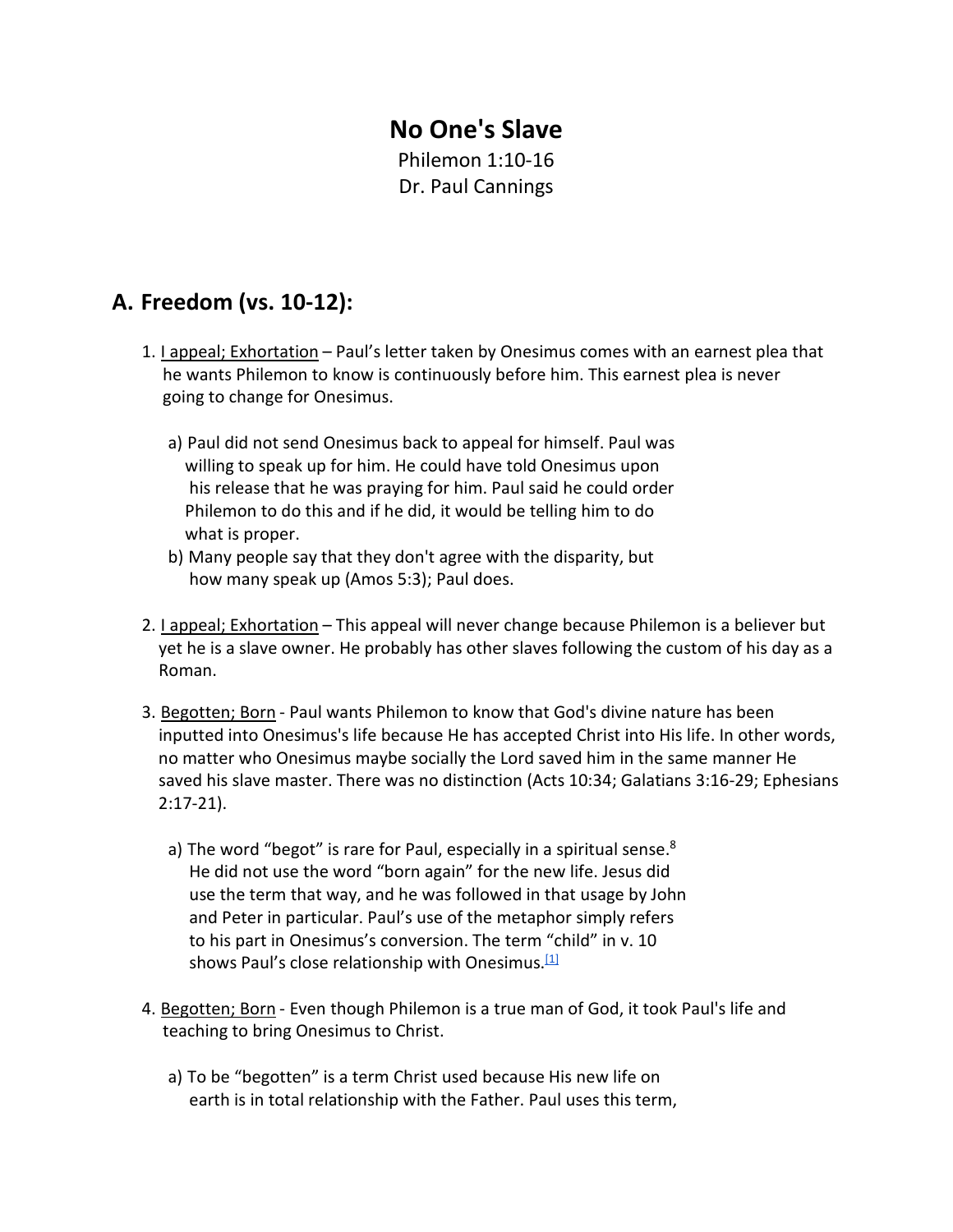rather than "saved" (saved only focuses on the new creation through Christ). It seems like Paul is emphasizing that Onesimus was born out of a genuine relationship with Paul. He grew so close to Paul that out of that relationship he turned his life over to Christ. Now that he is saved, he is valuable to Christ and also to Paul.

- b) GOD SAVED ONESIMUS LIKE HE SAVED EVERYONE (ACTS 10:34) BECAUSE IN GOD'S EYES NO ONE IS A SLAVE TO ANYONE BUT HIM (LUKE 17:5-10; WE ARE BOUGHT WITH A PRICE; 1 COR. 6:20; 7:23) NOT EVEN OUR OWN FLESH (ROMANS 6:12-14). WE ARE ALL ONE (GAL. 3:26-29).
- 5. In my imprisonment God saw fit to address this issue in the scriptures by allowing Philemon to encounter Paul while he was not only in prison, but also in chains (this is what this word means).
- 6. In my imprisonment God allowed a person who once looked down on Gentiles and abused the church for not following Jewish customs to lead not just a Gentile to Christ, but someone who was a slave. This slave is then going to be sent to another Gentile who, though being intimately engaged in church, needed to learn how to love a brother that society said is beneath him. Philemon is in the midst of the church, who I am sure knows he owns slaves, has to love a former slave in the church and in his household (1 John 2:9- 10; 4:7-10).
- 7. Who formally; In the past Paul admits that Onesimus was not productive as a slave. So, there is reason for Philemon to struggle with his return because he has to first forgive him, then love him, not as a slave but as a fellow brother (along with all the free people in the church) in Christ.
- 8. Useless both to you and me Onesimus being a new creation, the Holy Spirit fully in him, made him profitable for the kingdom of God and for Philemon's household. Paul the apostle of God saw the fruit of the Spirit in Onesimus firsthand.
- 9. Useless both to you and me Onesimus has been freed from sin so that now he is free servant of the Lord and therefore an asset for the glory of God.
- 10. I sent him back The issue between Philemon and Onesimus needs to be addressed, even though he is now a believer and has been growing powerfully. As a result, Paul had Onesimus go back to his master upon his release. They both had to confront the issue of slavery and the issue of not being useful as a slave.
- 11. Sending my very heart The point of sending Onesimus back is an expression of Paul's deepest affection for Onesimus and for Philemon.
- 12. Sending my very heart Paul wants Philemon to know that the kind of man he had seen Onesimus become, has created such a strong affection for him; that Paul's heart goes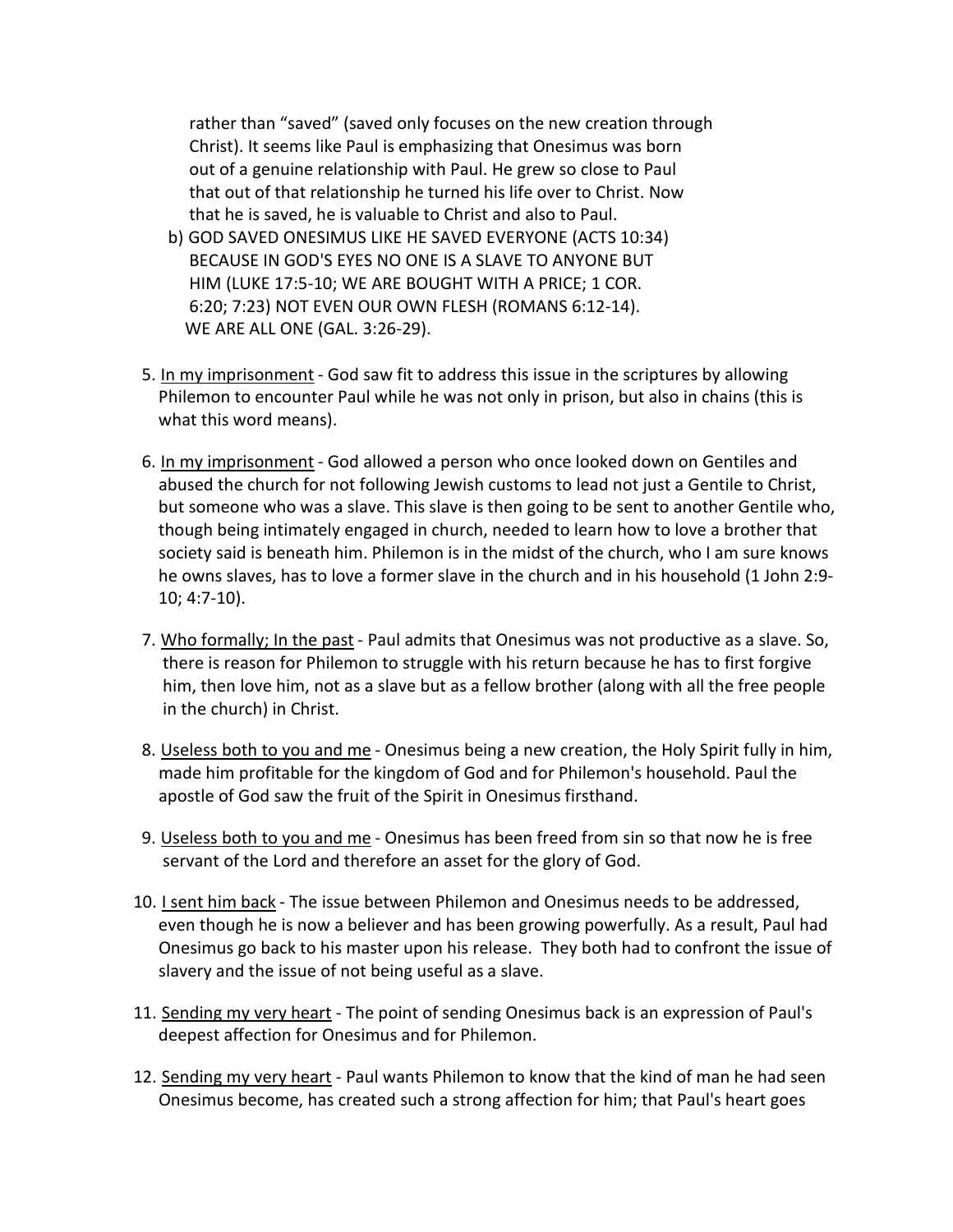with him.

 13. Sending my very heart - Because Onesimus has given and is genuinely saved he is everyone's brother and true servant for the furtherance of the Gospel; so, he is no anyone's slave.

### **B. Freed to Serve (v. 13):**

- 1. Wishes to keep with me Because Paul treasures his relationship with Onesimus, even though he sent him, he would deliberately make it his goal to not let him go indefinitely.
- 2. Wishes to keep with me When we reflect on how committed Paul was to complete the mission Christ gave him (releasing John Mark for his lack of faithfulness in difficult times), and then think of how he treasured Onesimus's spiritual growth and faithful service, it highlights the kind of work the Lord had done in Onesimus' life. It would such a strong genuine development if Paul wanted to use him rather than send him back.
- 3. Your behalf he ministers; serve Paul wanted Philemon to know that this once useless slave has not only grown spiritually but he has also grown in his ability to manage the ministry of serving Paul so that he can accomplish the task the Lord has given him. Onesimus had become a great administrator.
- 4. Imprisonment for the gospel Paul was in chains for preaching the good news of Jesus Christ. It was during his imprisonment that Onesimus proved to be extremely productive.

## **C. Accept as a Brother (v. 14):**

- 1. But without your consent; agreement Even though Paul was thoroughly enjoying Onesimus's faithful productive service, he knows that he and Philemon were not of the same mind since there was an issue that must be addressed.
	- a) Legally Philemon could have punished Onesimus. Some slave owners were cruel, others, more merciful in these situations. Paul carefully convinced Philemon that he should receive his disobedient slave and forgive him. This situation was quite difficult for Philemon. (The Pauline Letters. In D. S. Dockery (Ed.), Holman concise Bible commentary (p. 615). Nashville, TN: Broadman & Holman Publishers.)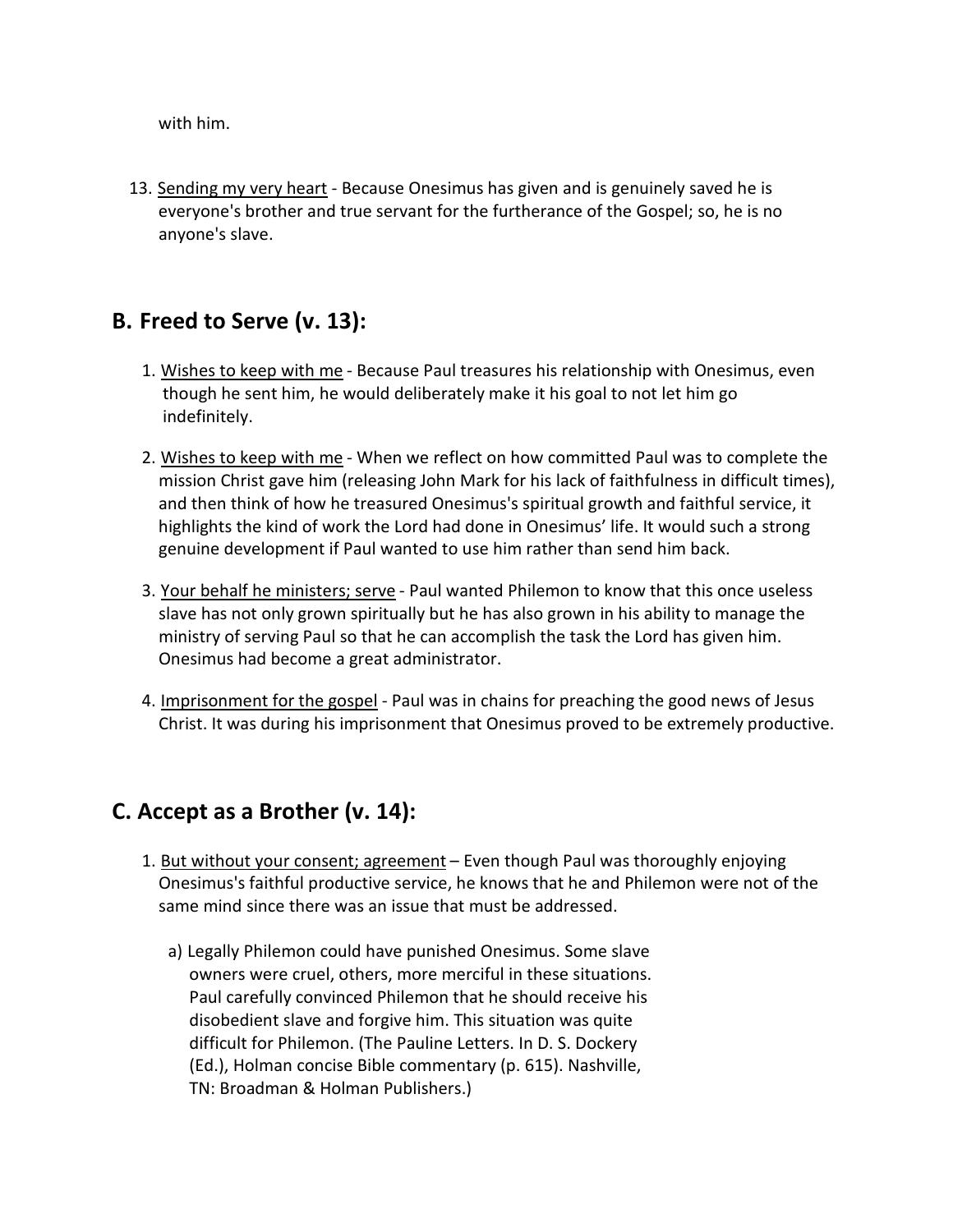- b) 1) "Welcome him as you would welcome me." (2) "If he has done you any wrong or owes you anything, charge it to me." Philemon was then able to receive Onesimus as though he were receiving Paul. Paul did not suggest that Philemon ignore the slave's crimes and forget about the debt Onesimus owed. Instead, Paul offered to handle the debt himself. The apostle assured Philemon his debts would be paid. (Dockery, D. S. (1998). The Pauline Letters. In D. S. Dockery (Ed.), Holman concise Bible commentary (pp. 615–616). Nashville, TN: Broadman & Holman Publishers.
- 2. Did not want to do anything –Paul willfully decided not to do the least thing, absolutely not one thing, that would interfere with the will of Philemon.
- 3. Goodness Because Paul now knows how well Onesimus is doing, he infers once Philemon understands this; he would most certainly have a heart to do what pleases God especially since Onesimus' service can be a blessing to others in the church.
- 4. Goodness Onesimus' new character would certainly create a benevolent heart in Philemon.
- 5. Compulsion; Distress The benevolent heart that Onesimus productive faithful service can create in Philemon, does not need to be created from distress or pressure created by Paul.
- 6. Free will Philemon does not need to keep Onesimus because Paul's description and request to receive Onesimus should make Philemon feel no compulsion to respond in this manner.
- 7. Free will Knowing that Onesimus is a genuine believer, and a true servant of Christ, should move Philemon, who ('I hear of your love and of the faith which you have toward the Lord Jesus and toward all the saints .... of every good thing that in you for Christ' sake..." vs. 4-7) himself is a sincere believer to accept him, before the church and his household, as a brother in Christ.

#### **D. Equal (vs. 15-16):**

- 1. For a while; very moment Paul believes that Onesimus's meeting during his imprisonment, being born again and developing into a spiritually productive servant, was all orchestrated by the Lord.
	- a) We can spend so much time looking at the three people in this passage that we forget the person in the background, Christ.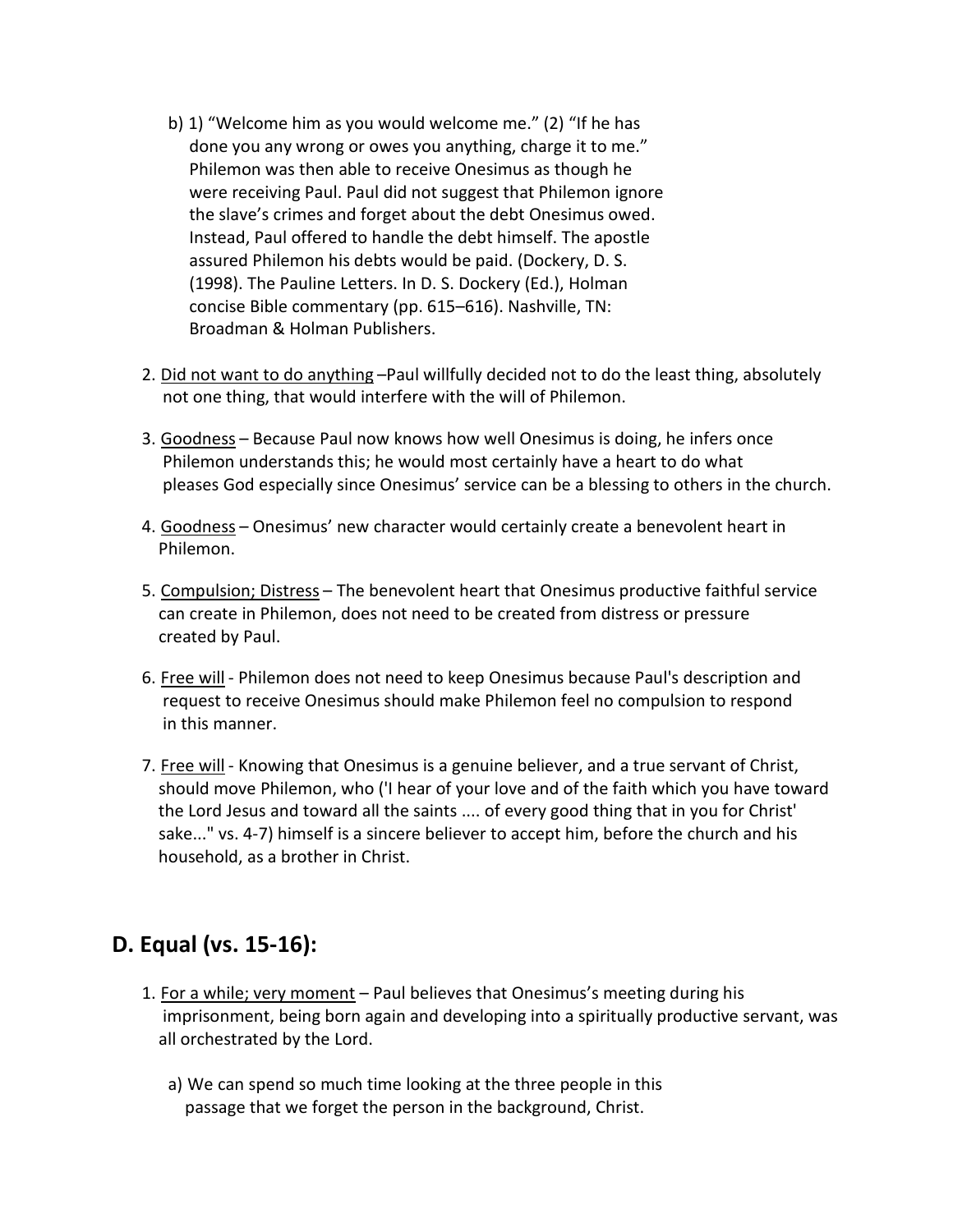He brought Paul a person with the heart of Onesimus when he was alone in chains for preaching the Gospel. Christ changed the heart of a useless slave to accept Him and then made Onesimus a powerful agent for the Gospel and the master and church he is returning to. This is a time Paul is writing letters a letter that helps us to understand what he thinks of a slave.

- 2. Back forever Onesimus's return does not involve any more escapes because they Lord has changed his heart forever. The past behavior of Onesimus is completely gone. He is truly a new creation.
- 3. No longer a slave When Onesimus returns, because the Lord now has full charge of his life, he no longer needs a master. He no longer needs to be treated in the lowest manner a human being could ever experience. He is now more than a person whose only job was to do what a slave master requires.
	- a) In the eastern part of the Roman Empire during this period, fugitive slaves who sought sanctuary in a household were likely to be given temporary protection by the householder until either a reconciliation with the master had been effected or else the slave had been put up for sale in the market and the resulting price paid to the owner. (Goodenough, *HTR* 22 [ 1929] 181–83, drew attention to an Athenian law to this effect; it is suggested that this provision survived in Egypt under the Ptolemies and well into Roman imperial times as it influenced Ulpian's legislation early in the third century A.D.)  $[2]$
- 4. Beloved brother Onesimus is now a person who is dear to all the brethren and because of how he has grown with a servant's heart he would be beloved by those who make up the Christian community; those committed to the purposes of the Lord.

a) Key passages; Ephesians 2:17-22; Gal. 3:26-29; Matt. 25:31-33.

- 5. Much more to you Just like Onesimus became and extremely valuable to Paul he would be the same to Philemon.
- 6. Both in the flesh and in the Lord Onesimus reunion with Philemon would be beloved both as human beings and as believers who submit their lives to the Lordship of Christ. What seems to be insinuated is, Onesimus would be his friend and his brother, not a slave.
	- a) Such dual relationships gave rise to difficult problems within the early church. And such problems still complicate the economic and social relations of Christians today (I Tim 6:2;